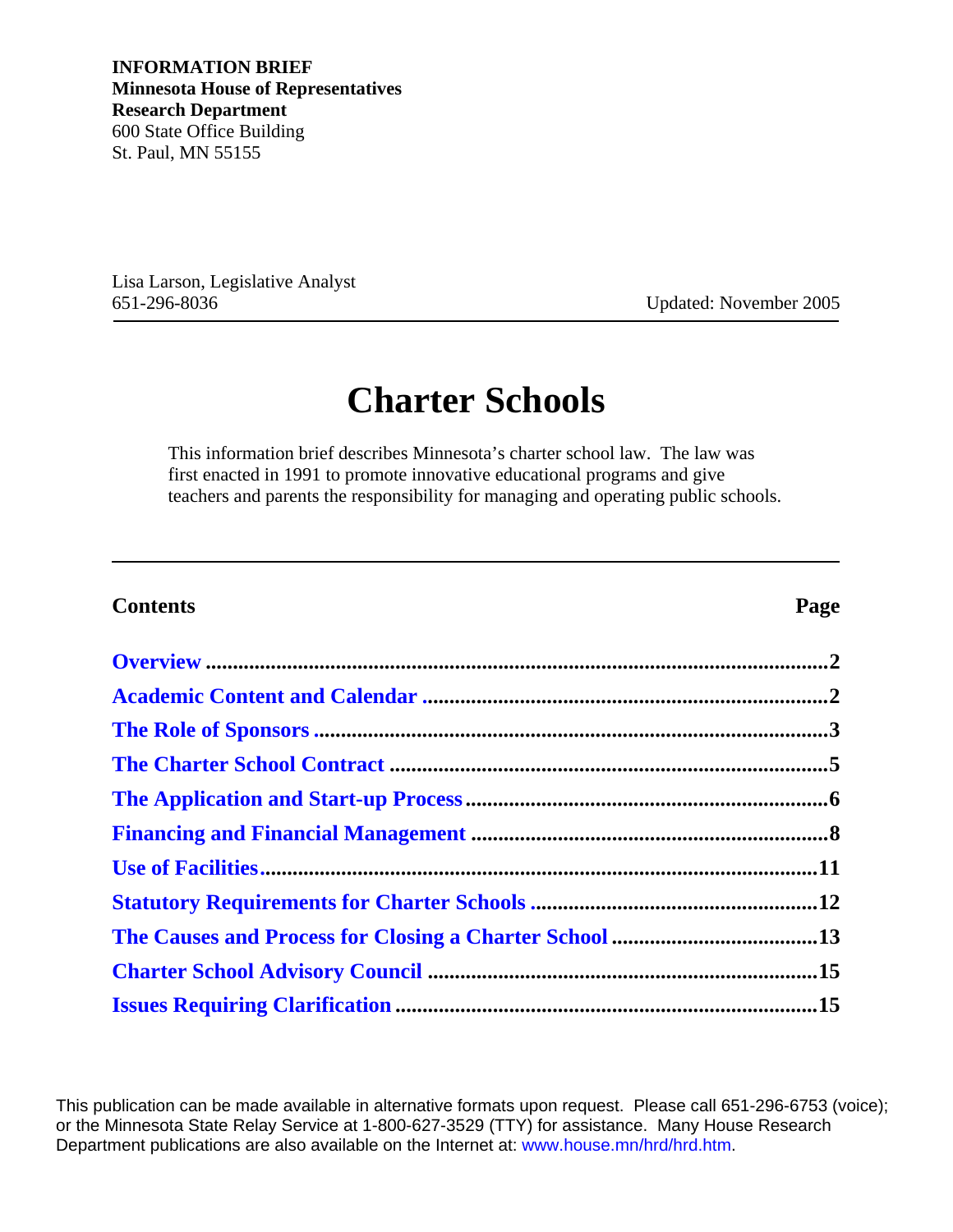## <span id="page-1-0"></span>**Overview**

A charter school is a public school organized by teachers or parents. A charter school is, by statutory definition, a public school and part of the state's public school system. Unlike other public schools, parents and teachers organize and operate a charter school with the oversight of a local or intermediate school board, a postsecondary institution, a qualified nonprofit corporation, or other eligible sponsor. The relationship between the charter school and its sponsor is reflected in a three-year, renewable contract that contains the terms for operating the charter school.

A charter school is exempt from statutes and rules that apply to other public schools and districts. Each charter school receives state funding as if it were a school district but cannot levy taxes or issue bonds and cannot use state money to purchase land or buildings.

State education data show that 17,965 students enrolled in charter schools in the 2005-2006 school year. This compares to 825,000 students enrolled in a traditional public school setting and a total of 947,116 students enrolled in all Minnesota elementary and secondary schools in the 2005-2006 school year.

### **Academic Content and Calendar**

### **Education Program**

A charter school is a public school and is part of the state's system of public education. Charter school programs must be nonsectarian and provide a comprehensive program of instruction for at least one grade or age group of pupils from five to 18 years old. A charter school program must improve or increase pupils' learning opportunities, create different and innovative measures of learning outcomes, create new forms of school accountability, encourage different and innovative teaching methods, or give teachers new professional opportunities. Charter schools may provide instruction to students younger than five and older than 18 years old, but receive no general education aid for this instruction. A charter school may provide online learning to students.

### **Education Outcomes**

A charter school must design its program to meet or exceed the educational outcomes the Commissioner of Education adopts for other public school students. This provision is generally construed to require charter school pupils to meet the state's graduation requirements, including passing the state's basic skills tests in math, reading, and written composition, and completing specified high school-level course credits needed for graduation. A charter school may use a high school student's performance on a statewide assessment as a percentage of a student's final grade in a course or place the student's assessment score on the student's transcript.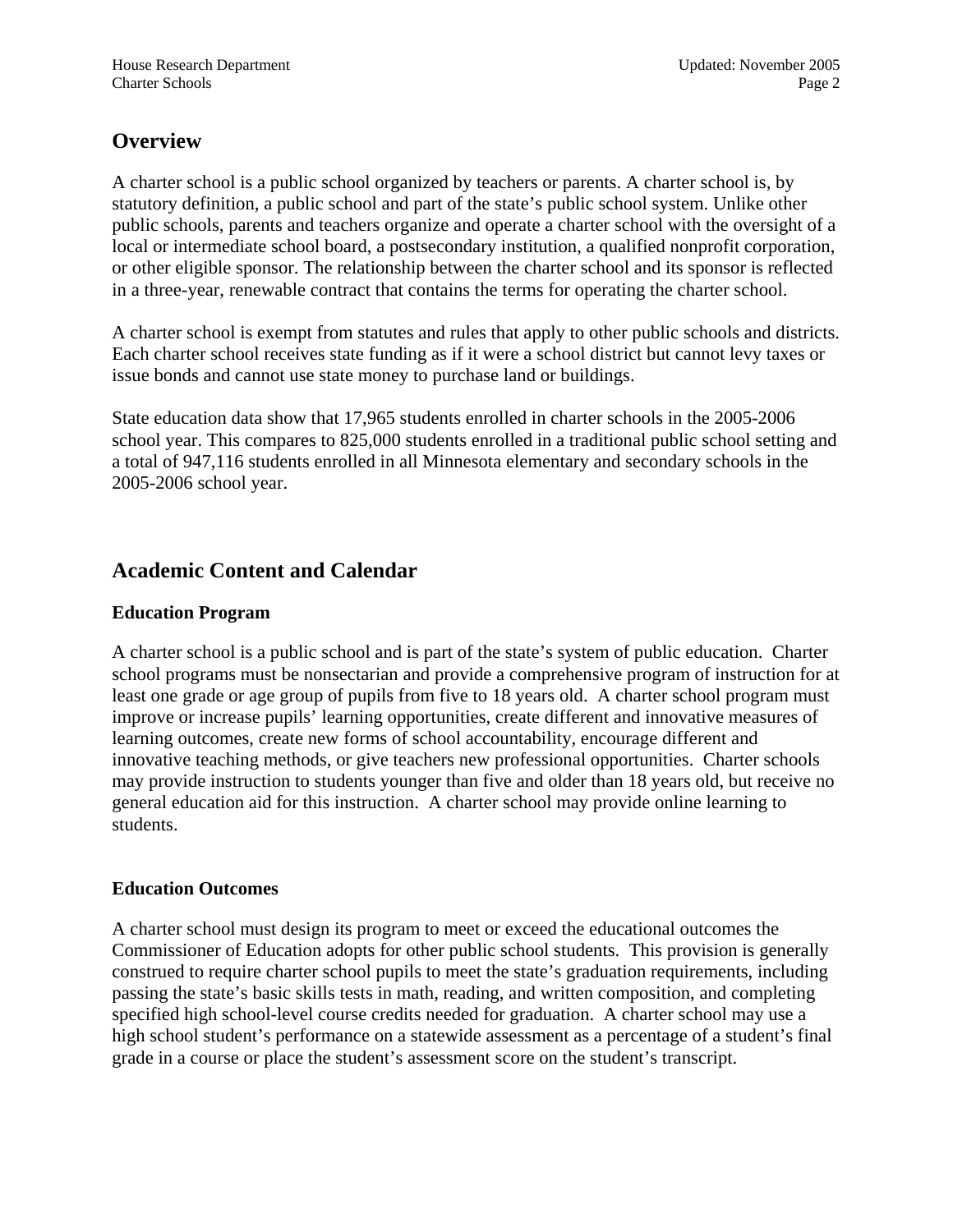### <span id="page-2-0"></span>**Days of Instruction**

The number of days of instruction provided to charter school pupils must meet or exceed the number of days of instruction provided to other public school students. A charter school may provide instruction throughout the school year under the flexible learning year program under [Minnesota Statutes, sections 124D.12 to 124D.127](http://www.revisor.leg.state.mn.us/bin/getpub.php?type=s&num=124D), which allow various 45-15 plans, four-quarter plans, quinmester plans, extended learning year plans, flexible all-year plans, and four-day week plans, or under the learning year program under [Minnesota Statutes, section](http://www.revisor.leg.state.mn.us/bin/getpub.php?type=s&num=124D.128)  [124D.128,](http://www.revisor.leg.state.mn.us/bin/getpub.php?type=s&num=124D.128) which is designed to accelerate pupils' attainment of grade and graduation requirements.

### **The Role of Sponsors**

### **Eligible Sponsors**

The law specifies who may sponsor one or more charter schools:

- (1) a school board
- (2) an intermediate school district school board
- (3) an education district organized under [Minnesota Statutes, sections 123A.15 to](http://www.revisor.leg.state.mn.us/bin/getpub.php?type=s&num=123A) [123A.19](http://www.revisor.leg.state.mn.us/bin/getpub.php?type=s&num=123A)
- $(4)$  a section  $501(c)(3)$  charitable organization that is a member of the Minnesota Council of Nonprofits or the Minnesota Council on Foundations, registers with the attorney general's office, and reports an end-of-year fund balance of at least \$2 million
- (5) a Minnesota private college that grants two- or four-year degrees and registers with the Minnesota Office of Higher Education
- (6) a community college, state university, or technical college governed by Minnesota State Colleges and Universities (MnSCU)
- (7) the University of Minnesota
- (8) a nonprofit corporation that is a chamber of commerce or board of trade or exchange and exempt from federal income tax, if certain conditions apply (the charter school has operated for at least three years under a different sponsor and the nonprofit corporation has existed for at least 25 years)

Sponsors, operators, and the department must inform the public, including low-income families and communities and students of color, about how to form and operate a charter school and how to use a charter school's offerings.

### **Sponsors' Duties**

A sponsor is permitted to authorize one or more licensed teachers to operate a charter school, subject to the approval of the Commissioner of Education. The sponsor must file with the commissioner an affidavit stating its intent to authorize a charter school, the terms and conditions under which the sponsor proposes to authorize the school, and how the sponsor intends to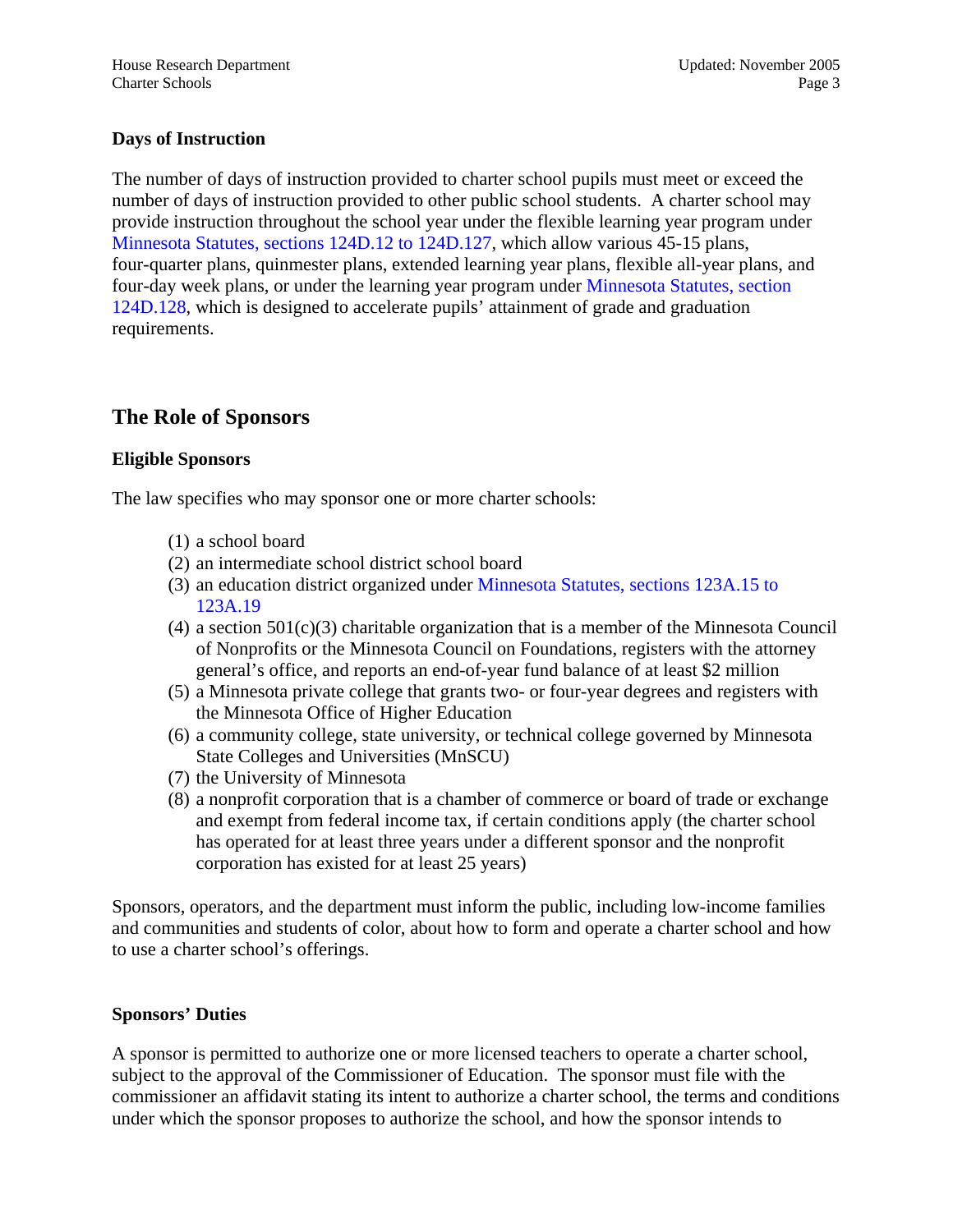oversee the fiscal and student performance of the charter school and comply with the terms of the charter school contract. A sponsor is prohibited from making the bargaining unit status of charter school employees a condition of authorizing or renewing a charter school.

If the commissioner approves the proposed authorization within 90 days, the sponsor and the board of directors of the charter school must enter into a signed written contract indicating the terms and conditions under which the school will operate, consistent with the 11 contractual items listed under [Minnesota Statutes, section 124D.10,](http://www.revisor.leg.state.mn.us/bin/getpub.php?type=s&num=124D.10) subdivision 6. The sponsor and board must do this within 90 days. A sponsor may authorize a charter school before the charter school operators secure space, equipment, facilities, and personnel if the operators need the authorization to raise working capital, but the sponsor may not authorize the charter school before the commissioner approves the authorization. If the commissioner doesn't approve the proposed authorization within 90 days, a sponsor cannot authorize that school.

### **Sponsors' Evaluation of Charter School Performance**

A sponsor must receive at least annual reports from a charter school it authorizes. A sponsor must monitor and evaluate the fiscal and student performance of the charter school. The Department of Education must review and make comments on the sponsor's evaluation before a charter school contract can be renewed. A sponsor may charge a charter school for the cost of the evaluation; the amount of the annual maximum charge for the first through third years of a charter school's operation is \$30 per student up to a maximum of \$10,000; and in the fourth and subsequent years of a charter school's operation the annual maximum charge is \$10 per student up to \$3,500. The sponsor must submit timely information to the department for review and comment.

### **Sponsors' Ability to Renew, Not Renew, or Terminate a Charter School Contract**

A sponsor may renew or not renew a charter school contract at the end of the contract term and may unilaterally terminate a charter school contract during the contract term if the charter school:

- (1) fails to meet pupil performance requirements contained in the contract
- (2) fails to meet generally accepted standards of fiscal management
- (3) violates the law
- (4) shows other good cause

A sponsor must notify the charter school board of directors in writing at least 60 days before not renewing or terminating a contract. The sponsor must include in the notice the grounds for its proposed action and inform the members of the board of directors of their right to request an informal hearing before the sponsor within 14 days. (A charter school board of directors that fails to request a hearing is regarded as acquiescing to the sponsor's proposed action.) A sponsor that receives a timely written request for a hearing must conduct an informal hearing before taking final action. A sponsor must take final action to renew or not renew a contract by the last day of classes. The board of directors may appeal the sponsor's decision to the commissioner if the sponsor is a local school board.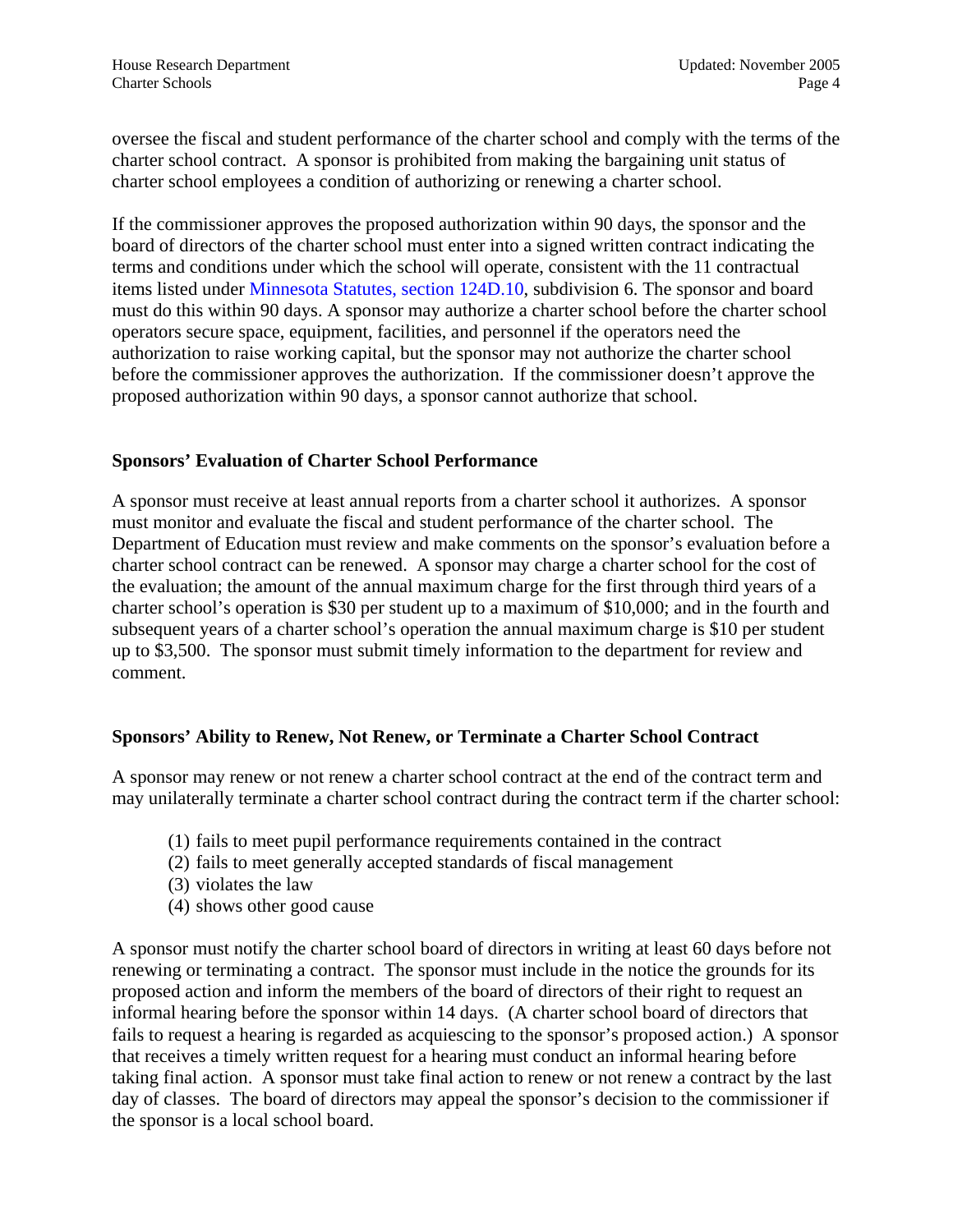<span id="page-4-0"></span>If either the sponsor or the charter school board of directors wants to voluntarily terminate a contract at the end of a contract term, a change in sponsors is allowed if the commissioner approves. The party terminating the contract must notify the commissioner and the other party of its intent at least 90 days before the contract ends. The current sponsor must inform the approved different eligible sponsor about the school's fiscal and student performance. The charter school must be dissolved if the commissioner does not approve a different eligible sponsor.

### **Sponsors' Ability to Expand a Charter School's Operation**

A sponsor may authorize the charter school operators to expand the operation of the charter school to include additional sites or grades beyond those described in an approved application only after submitting to the commissioner a supplemental application demonstrating that the charter school is fiscally sound, the expansion is supported by need and projected enrollment, the building of the additional site meets all health and safety requirements to be eligible for lease aid, and the sponsor supports the expansion.

### **Sponsors' Immunity from Liability**

A sponsor and the sponsor's employees, as well as the members of a charter school's board of directors operating in their official capacity and the commissioner, are immune from civil and criminal liability for sponsoring a charter school or approving charter school activities.

### **The Charter School Contract**

### **Contract Terms**

Within 90 days of when the commissioner approves a sponsor's proposed authorization of a charter school, the sponsor and the board of directors of the charter school must enter into a signed written contract that at least specifies the following:

- the purpose of the program, which must improve or increase pupils' learning opportunities, create different and innovative measures of learning outcomes, create new forms of school accountability, encourage different and innovative teaching methods, or give teachers new professional opportunities
- pupil outcomes that meet or exceed the educational outcomes required of other public school students
- admission policies and procedures
- school management and administration
- requirements and procedures for program and financial audits
- how the charter school will comply with state and local requirements applicable to charter schools, the required number of days of student instruction, whether the charter school or the school district in which the charter school is located will provide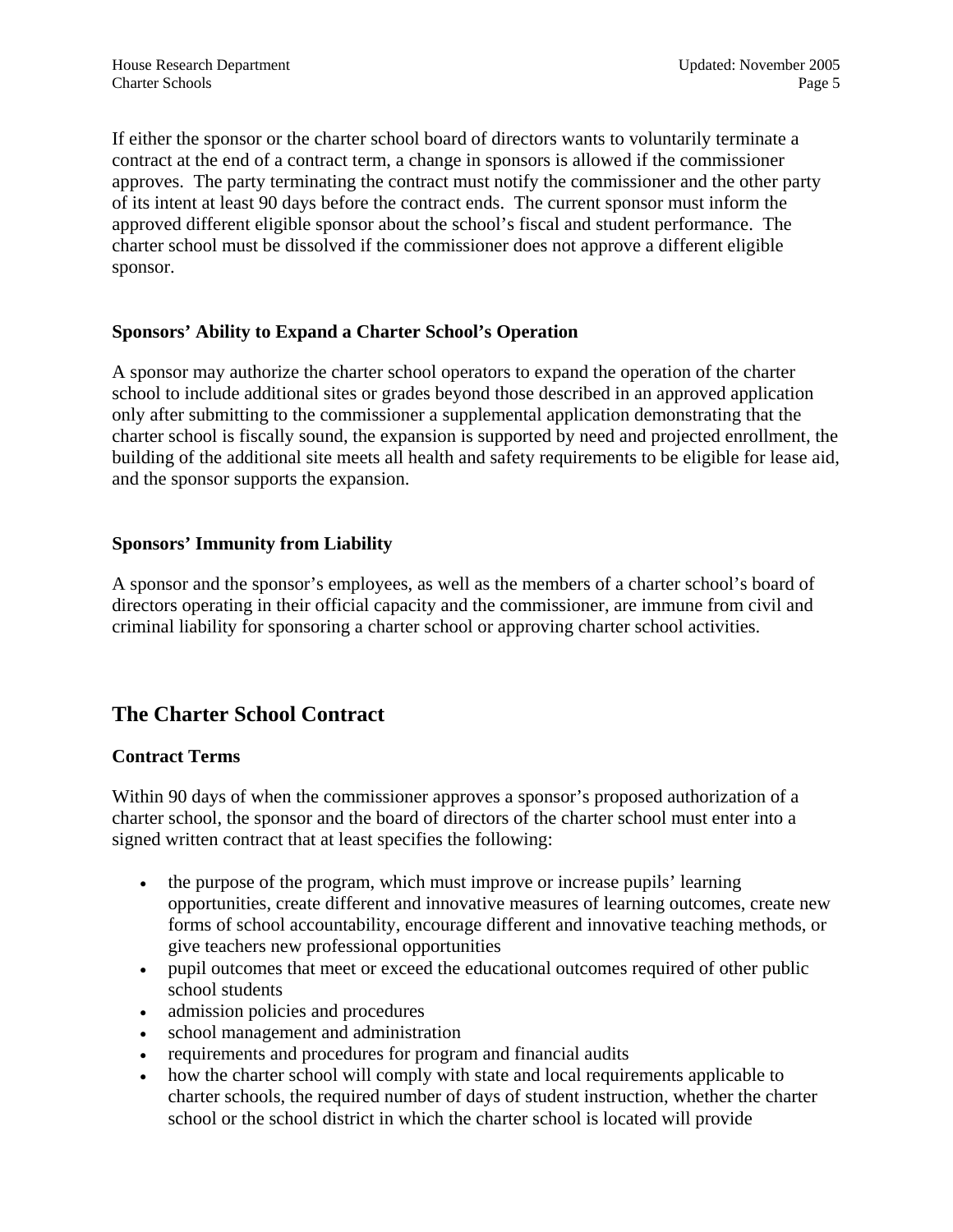<span id="page-5-0"></span>transportation to pupils enrolled in the charter school, and the causes for not renewing or terminating the contract

- the liability of the charter school
- the types and amounts of insurance the charter school will obtain
- the contract term, which must not exceed three years
- the financial parameters for providing special education instruction and services, if applicable
- the process and criteria the sponsor intends to use to monitor and evaluate the fiscal and student performance of the charter school

The charter school board of directors must obtain at least the amount and types of insurance specified in the contract and may sue and be sued.

### **Licensed and Nonlicensed Employees**

A charter school must employ appropriately licensed teachers, may employ other employees, and may contract for other services. A charter school board may discharge teachers and nonlicensed employees. A charter school may contract with a person other than a licensed school administrator to perform administrative, supervisory, or instructional leadership duties. Upon a teacher's written request, a school district must grant a leave of absence of up to five years to allow a teacher to teach at a charter school. The employing school district may extend the leave at its discretion. Eligible charter school employees may form bargaining units. Teachers and other charter school employees participate in state retirement programs.

### **The Application and Start-up Process**

### **Authorization and Approval Process**

Teachers and parents interested in forming and operating a charter school first must obtain a sponsor to authorize the school, subject to the commissioner's approval. If a school board that is approached to act as a sponsor fails to act within 90 days or elects not to sponsor the charter school, the interested teachers and parents may appeal to the commissioner for assistance in finding an eligible sponsor. Before the operators may form and operate a school, the sponsor must file an affidavit with the commissioner stating its intent to authorize a charter school, the terms and conditions under which it would authorize the school, and how it intends to oversee the school's fiscal and student performance and comply with the terms of the charter school contract.

In addition to establishing a new charter school, a school board may convert one or more of its schools to charter schools at the beginning of an academic year if 60 percent of the full-time teachers at the school petition for the change. The charter school law must not be used to keep open a school that would otherwise close or to provide an education or generate revenue for homeschooled students.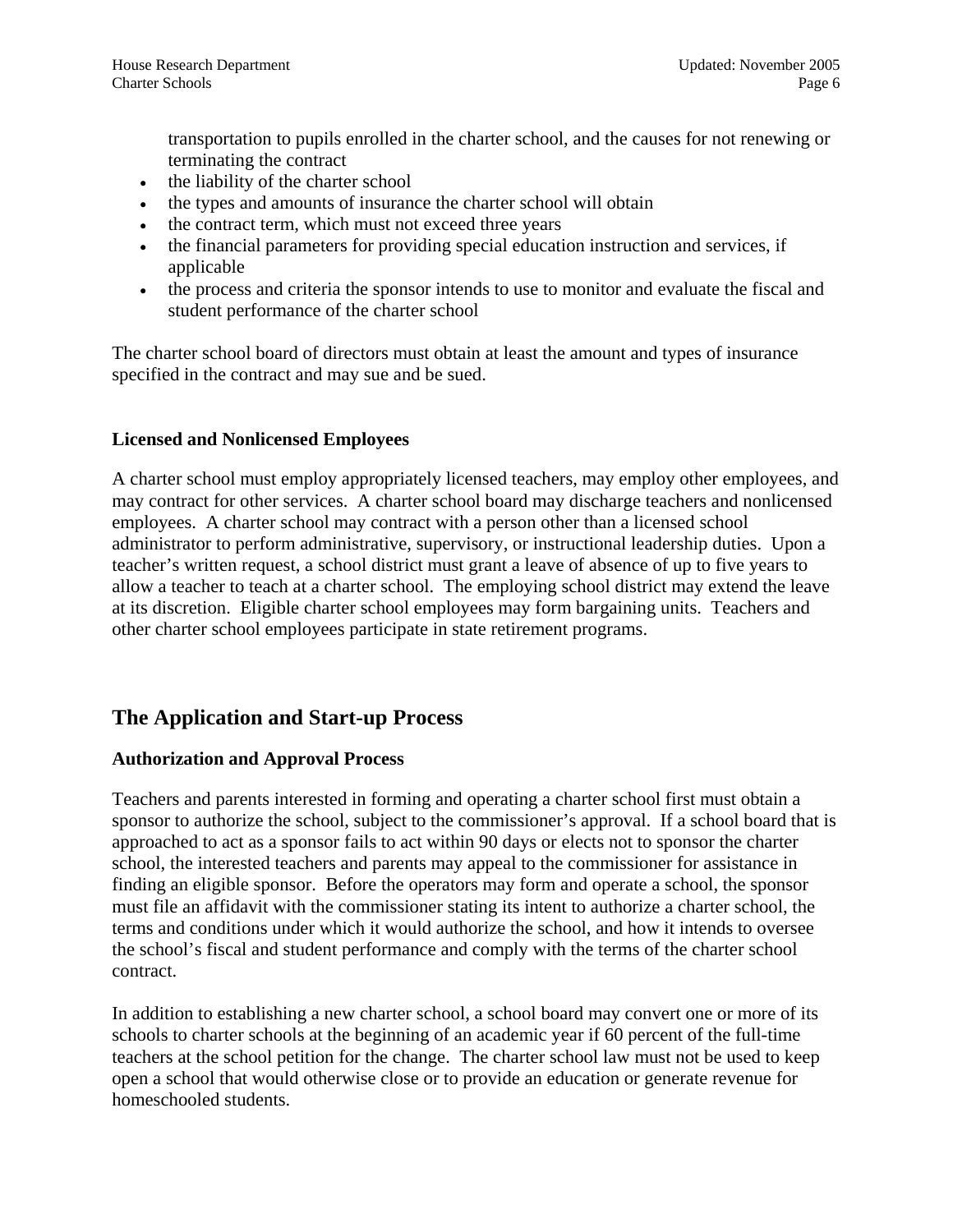### **Initial Organization**

Operators authorized to organize and operate a charter school first must incorporate as a cooperative under [Minnesota Statutes, chapter 308A,](http://www.revisor.leg.state.mn.us/bin/getpub.php?type=s&num=308A) or as a nonprofit corporation under [Minnesota Statutes, chapter 317A,](http://www.revisor.leg.state.mn.us/bin/getpub.php?type=s&num=317A) before entering into a contract or other agreement for professional or other services, goods, or facilities, and must establish a board of directors of at least five members. School districts may form a corporation for the purpose of creating a charter school. An initial five-member board of directors must adopt articles and bylaws for the charter school and must hold a timely election for members of the board of directors. School staff and parents of children enrolled in the school elect the members of the board of directors. Licensed teachers employed at the school, including teachers providing instruction under contract with a cooperative, must be a majority of the members of the board of directors by the end of the school's third operational year unless the commissioner waives the requirement. Board of directors meetings are subject to the open meeting law under [chapter 13D.](http://www.revisor.leg.state.mn.us/bin/getpub.php?type=s&num=13D)

### **School Location**

A charter school sponsored by a school district may be located in any school district unless the school board of the district in which the location is proposed adopts a written resolution disapproving the location. A board's disapproval of a proposed location cannot be appealed.

### **Student Preference**

Before accepting other pupils by lot, a charter school that is the only school in a town serving pupils within a particular grade level must give preference to enrolling pupils residing in the town or within two miles of the school if the next closest public school is more than five miles away. A charter school also must give preference to the sibling of an enrolled pupil and to a foster child of that pupil's parents before accepting other pupils by lot. A charter school may not base admission on pupils' intellectual ability, measures of achievement or aptitude, or athletic ability. A charter school may limit admission to:

- pupils within a particular age group or grade level,
- pupils eligible to participate in the graduation incentives program, or
- pupils residing in an area where the concentration of minorities in that area is greater than the concentration of minorities in the congressional district in which that area is located and the charter school reflects the racial and ethnic diversity of that area.

### **Start-up Funds**

A charter school is eligible to receive state aid for start-up and operating costs during its first two years of operation. The amount of the state start-up cost aid equals the greater of \$50,000 per charter school, or \$500 times the number of pupil units the charter school served during that school year. A charter school in its first year of operation receives 10 percent of the cumulative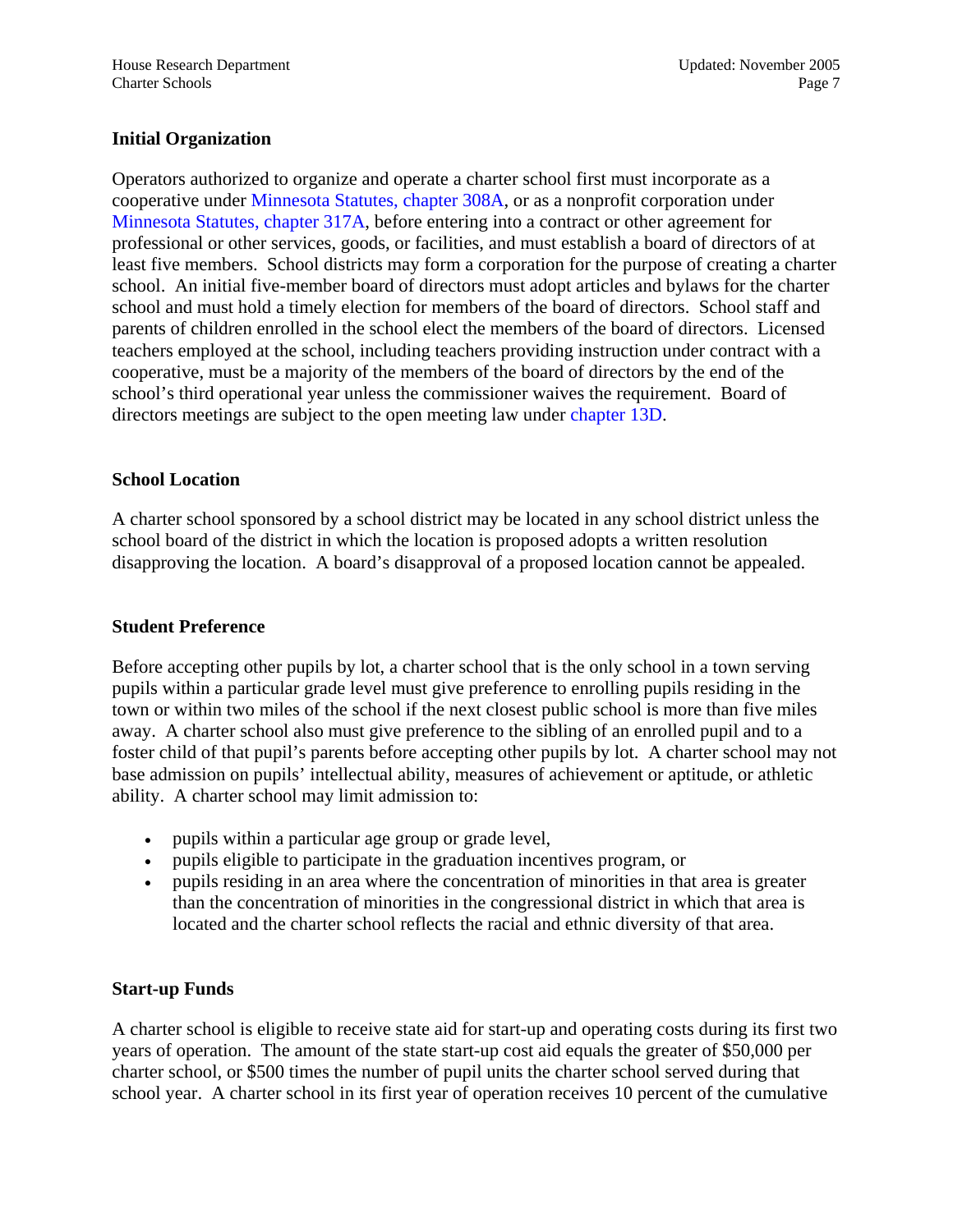<span id="page-7-0"></span>amount guaranteed for the year on the first of 23 payment dates, and the remaining 90 percent is distributed in equal amounts in 22 subsequent payments.

The 2005 Legislature appropriated \$1,393,000 in fiscal year 2006 and \$3,185,000 in fiscal year 2007 for charter school start-up cost aid.

Charter schools also may apply to the Department of Education for competitive federal charter school planning and implementation funds for up to three years. The maximum amount of the federal grant is \$150,000 in each year.

### **Financing and Financial Management**

### **State Aid**

A charter school is eligible to receive general education revenue and other aids, grants, and revenue as though it were a school district; it receives transportation revenue, special education aid, and building lease aid. The Department of Education makes 23 equal aid payments to a charter school during a fiscal year, except in the first year of the school's operation when the first payment is 10 percent of the cumulative aid amount for that fiscal year, followed by 22 equal payments that total 90 percent of the cumulative aid amount.

A charter school may use total operating capital revenue for any school-related purpose and receive money from any source for capital facilities needs. It may not use state funds to purchase land or buildings, but may own land or buildings if the school obtains the property through nonstate sources.

A charter school is eligible to receive state aid for start-up and operating costs during its first two years of operation equal to the greater of \$50,000 or \$500 times the pupil units served for that year. In its first three years of operation, a charter school must submit to the department a school calendar and a quarterly student report; in the fourth and subsequent years, it must submit a school calendar and enrollment information. A charter school in statutory operating debt as defined in [Minnesota Statutes, sections 123B.81 to 123B.83](http://www.revisor.leg.state.mn.us/bin/getpub.php?type=s&num=123B), must submit a plan to the commissioner to eliminate the debt.

### **Transportation Funding**

Annually by July 1, a charter school must notify the Department of Education if it will provide transportation for its pupils in that fiscal year. A charter school that elects to provide transportation for its pupils receives state transportation aid. If the charter school elects not to provide transportation, the school district in which the charter school is located must provide transportation within the district and may provide transportation to nonresident pupils within the pupils' resident district. A district that provides transportation for charter school students has sole and complete control over the scheduling of routes, the manner and method of transportation, the control and discipline of the students, and all other transportation matters. A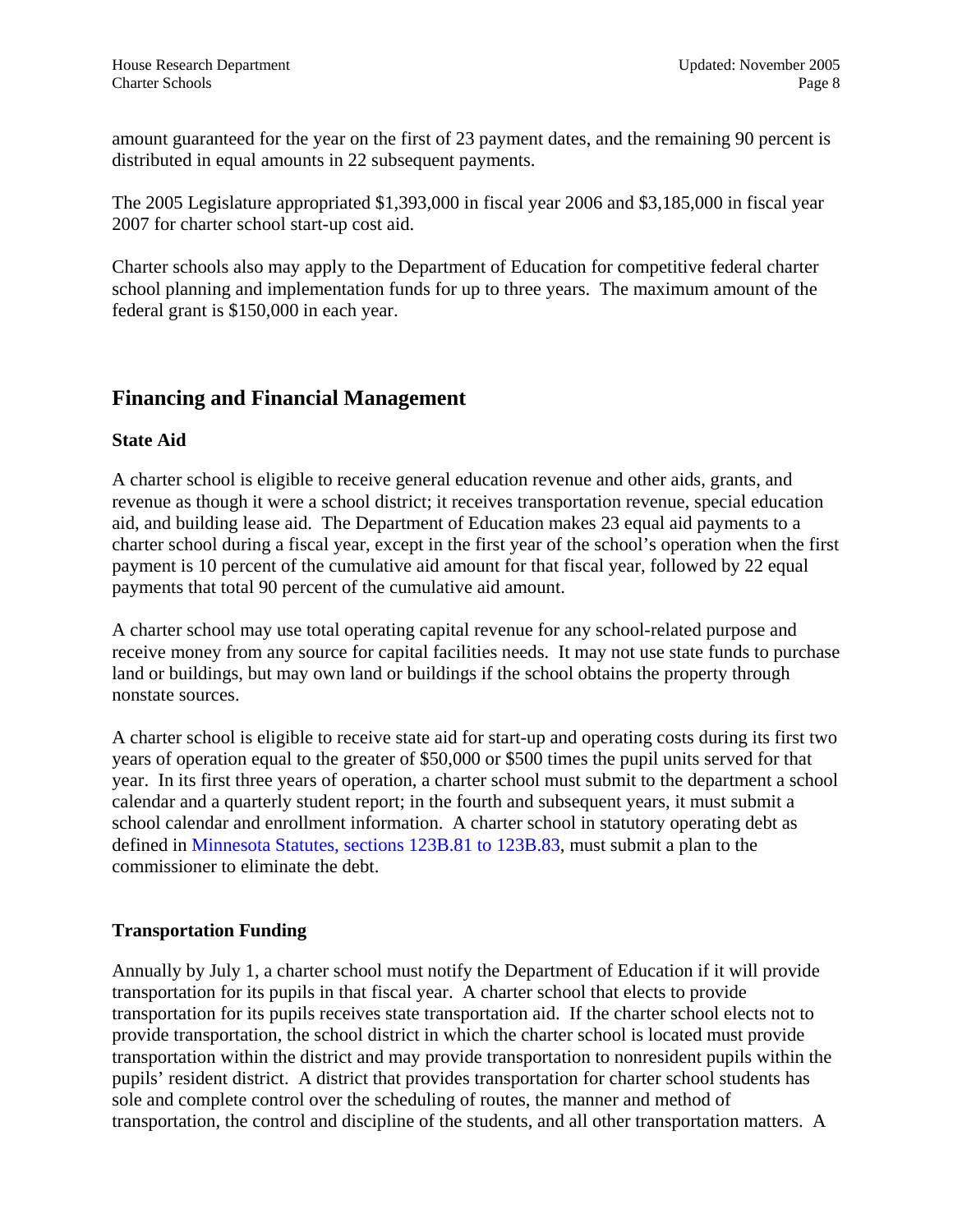charter school is not required to provide or pay for transportation between a nonresident pupil's home and the border of the district in which the charter school is located. The school may reimburse a parent for the costs of transporting a nonresident pupil to the border of the district if the pupil's family income is at or below the federal poverty level; reimbursement may not exceed the actual cost of transportation or 15 cents per mile, whichever is less, and may not be paid for more than 250 miles per week.

### **Prohibition Against Levying Taxes or Issuing Bonds**

A charter school board of directors may not levy taxes or issue bonds.

### **Financial Integrity**

Accountants, policymakers, and others have reported on charter schools' financial problems and publicized financial difficulties faced by particular charter schools. Finance-related problems have included the following:

- the difficulty in reporting Uniform Financial Accounting and Reporting System (UFARS) data due to unapproved accounting software
- charter school audits performed by unqualified auditing firms
- the uncertainty in calculating compensatory aid and lease aid amounts under particular lease terms
- management agreements for contracted services that do not address the ownership of assets upon terminating the contract, escrowing revenues to cover shortfalls, reasonable fees for management services, or lease agreements involving related parties
- the misreporting of Minnesota Automated Reporting Student System (MARSS) data, which may be related to the complexity of MARSS
- the absence of a comprehensive system for closing a charter school

The legislature, the education department, and charter schools have adopted measures to better ensure the financial integrity of charter schools.

### **Conflicts of Interest**

A member of a charter school board of directors is prohibited from serving as a member of the board of directors or as an employee or agent of or as a contractor with a **for-profit** entity with which the charter school contracts for services, goods, or facilities. A member of a charter school board of directors who serves as a member of the board of directors or as an employee or agent of or as a contractor with a **nonprofit** entity with whom the charter school contracts for services, goods, or facilities must disclose conflicts of interest to the commissioner. The commissioner can void a contract that violates this prohibition. A member of a charter school board of directors who violates the prohibition is individually liable to the charter school for any damage resulting from the violation. The conflict of interest provisions do not apply to compensation paid to a teacher employed by the charter school who also serves as a member of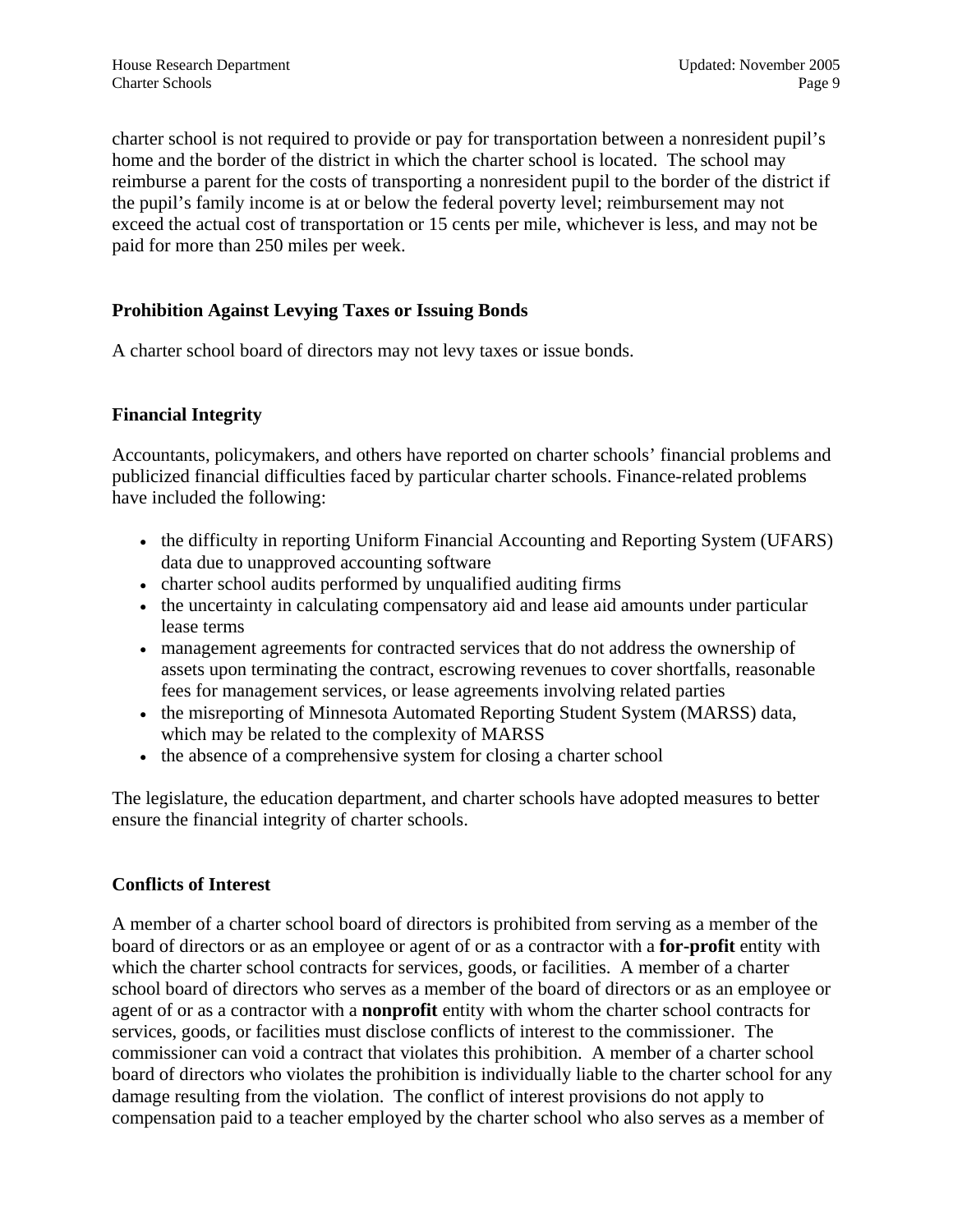the board of directors, nor to a teacher who provides services through a cooperative and also serves on the board of directors.

### **Audits and Reports**

A charter school is subject to the same financial audits and audit procedures and requirements as a school district. An auditor, when conducting an audit of a charter school, must comply with generally accepted governmental auditing standards, the Federal Single Audit Act, if applicable, and [Minnesota Statutes, section 6.65,](http://www.revisor.leg.state.mn.us/bin/getpub.php?type=s&num=6.65) governing minimum procedures for audits. The commissioner must approve a charter school's deviations from the requirements governing school district finances under [Minnesota Statutes, sections 123B.75 to 123B.83;](http://www.revisor.leg.state.mn.us/bin/getpub.php?type=s&num=123B) deviations are permitted only to the extent they are needed to accommodate the charter school program.

Annually by December 31, a charter school must submit to the commissioner an audit report and include with the report all charter school agreements for corporate management services. If the charter school has an agreement for corporate management services with an entity that is exempt from taxation under section 501 of the Internal Revenue Code of 1986, that entity must file with the commissioner by February 15 a copy of its annual return required under section 6033 of the Internal Revenue Code of 1986. If the report contains a management letter indicating that a material weakness exists in the school's financial reporting systems, the school must explain how it will resolve the weakness. A charter school must make available to any individual upon request the minutes of official meetings and all financial statements of operations and transactions affecting income and surplus during the school's last annual accounting period and a balance sheet summarizing the school's assets and liabilities as of the closing date of the accounting period.

As a condition of receiving state aid payments, a charter school in its first three years of operation must submit timely quarterly reports to the Department of Education listing students' start and end dates and the hours and times of activities for students participating in a learning year program. The department must develop a web-based reporting form for this purpose. Charter schools in their fourth or a subsequent year of operation must submit enrollment information to the department in the form and manner requested by the department.

### **Financial Management Training**

The commissioner annually must provide financial management training to newly elected and other members of a charter school board of directors. The training must address ways to do the following:

- maximize all available revenue sources
- establish and manage student records and complete auditable school records
- establish proper filing techniques
- document formal actions by the board of directors
- comply with state and federal payroll record keeping requirements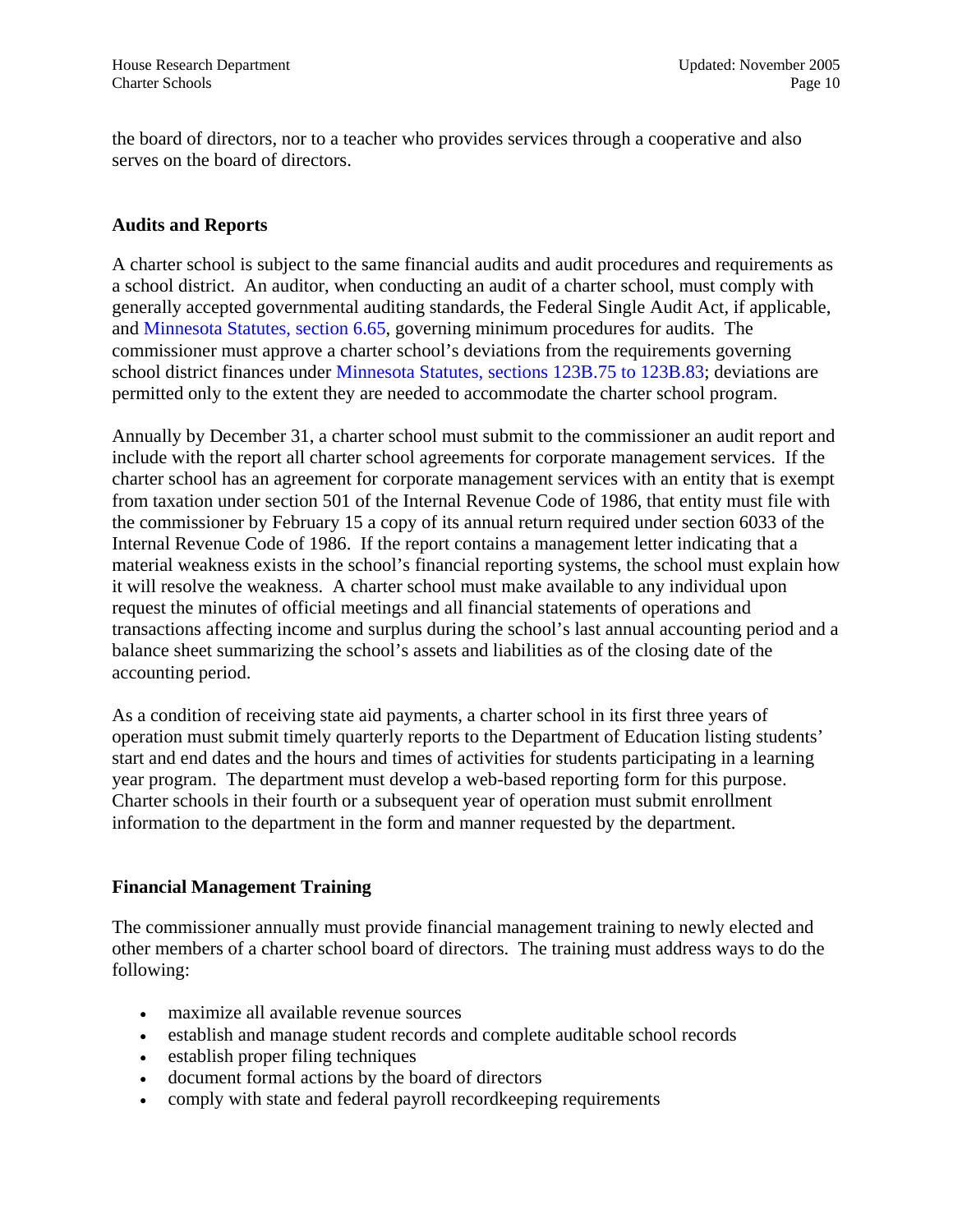### <span id="page-10-0"></span>**Use of Facilities**

### **Building Leases**

A charter school is prohibited from using state money to purchase land or buildings but may use funds from nonstate sources to purchase such property. A charter school may lease space from a school board that is eligible to be a charter school sponsor and from a public or private nonprofit, nonsectarian organization. If appropriate space in unavailable from a public or private nonprofit, nonsectarian organization, the charter school may lease space from another nonsectarian organization if the commissioner, in consultation with the Department of Administration, approves the lease. A charter school that is unable to rent appropriate space from a public or private nonsectarian organization may lease space from a sectarian organization if the leased space is constructed as a school facility and the commissioner, in consultation with the Department of Administration, approves the lease.

### **Building Lease Aid**

A charter school that finds it economically advantageous to rent or lease a building or land for an instructional purpose and has insufficient total operating capital revenue available for that purpose may apply to the Department of Education for state building lease aid. The commissioner must use three criteria specific to charter schools to review and approve or deny a lease aid application:

- the reasonableness of the lease price based on current market values
- the extent to which the lease conforms to applicable state laws and rules
- the appropriateness of the proposed lease given the space needs and financial circumstances of the charter school

Building lease aid per pupil unit served in a school year must not exceed the lesser of (a) 90 percent of the approved lease cost or (b) the product of the pupil units served in the current school year times \$1,200. A charter school is prohibited from using building lease aid for custodial, maintenance services, utility, or other operating costs. The 2005 Legislature appropriated \$25,465,000 in fiscal year 2006 and \$30,929,000 in fiscal year 2007 for charter school building lease aid.

### **Lease Terms**

To address the potential conflict of interest in a lease agreement between related parties, a charter school is prohibited from entering into a lease with a related party unless the lessor is a nonprofit corporation under [chapter 317A](http://www.revisor.leg.state.mn.us/bin/getpub.php?type=s&num=317A) or a cooperative under [chapter 308A](http://www.revisor.leg.state.mn.us/bin/getpub.php?type=s&num=308A) and the commissioner determines that the lease cost is reasonable based on current market values. Under this provision, the commissioner can recover from the lessor any excessive lease payments made by a charter school that enters into a lease with a related party and subsequently closes. The commissioner may withhold aid payments if the lease does not include the requisite notice of the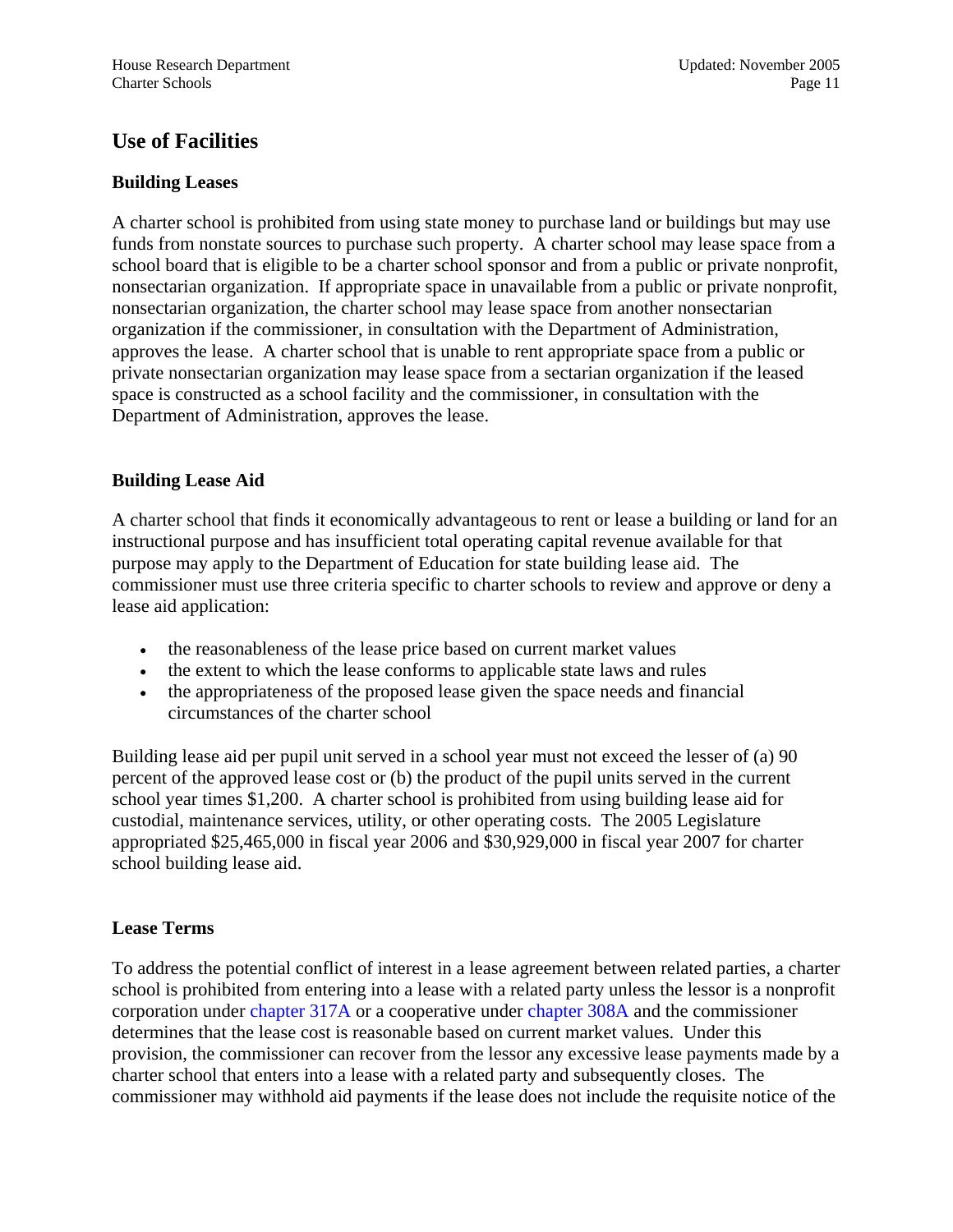<span id="page-11-0"></span>lien. This provision does not apply where the lessor and lessee are related parties but the lessor is a nonprofit corporation under [chapter 317A](http://www.revisor.leg.state.mn.us/bin/getpub.php?type=s&num=317A) or a cooperative under [chapter 308A.](http://www.revisor.leg.state.mn.us/bin/getpub.php?type=s&num=308A)

### **Statutory Requirements for Charter Schools**

### **Requirements and Restrictions**

A charter school is exempt from all statutes and rules applicable to a school, a board, or a district, except as provided under the charter school law or other law. Statutory requirements and restrictions applicable to charter schools include the following:

- state and local health and safety requirements
- a prohibition against authorizing a charter school or program affiliated with a nonpublic sectarian school or with a religious institution
- a prohibition against using the school to provide education or generate revenue for homeschooled students
- a prohibition against charging tuition
- human rights laws under [chapter 363](http://www.revisor.leg.state.mn.us/bin/getpub.php?type=s&num=363)
- a prohibition against sex discrimination and a requirement to provide equal opportunity for members of both sexes to participate in athletic programs under [Minnesota Statutes,](http://www.revisor.leg.state.mn.us/bin/getpub.php?type=s&num=121A.04) [section 121A.04](http://www.revisor.leg.state.mn.us/bin/getpub.php?type=s&num=121A.04)
- at a minimum, educational outcomes the commissioner adopts for public school students
- the Pupil Fair Dismissal Act
- the public school fee law
- district financial audit procedures and requirements, including an annual audit report that indicates the total amount of funds received from grants and outside sources
- tort liability provisions under chapter 466
- an obligation to enroll an eligible pupil who submits a timely application unless the number of applications exceeds the capacity of the program, class, grade level, or building
- a prohibition against limiting pupils' admission based on intellectual ability, measures of achievement or aptitude, or athletic ability
- an obligation to employ or contract with licensed teachers or face a possible reduction in state aid
- special education laws and rules
- an obligation to give preference to pupils residing in a town in which the charter school is the only school located in the town and to pupils who live within two miles of the school where the next closest public school is more than five miles away
- annual reports to the sponsor and the commissioner on the school's fiscal and student performance
- notice to the department if the school will provide transportation for its enrolled pupils
- information to parents about pupil transportation
- provisions of [chapter 179A](http://www.revisor.leg.state.mn.us/bin/getpub.php?type=s&num=179A) governing a public employer if eligible school employees form a bargaining unit at the school
- teacher retirement provisions under [chapters 354](http://www.revisor.leg.state.mn.us/bin/getpub.php?type=s&num=354) and [354A](http://www.revisor.leg.state.mn.us/bin/getpub.php?type=s&num=354A)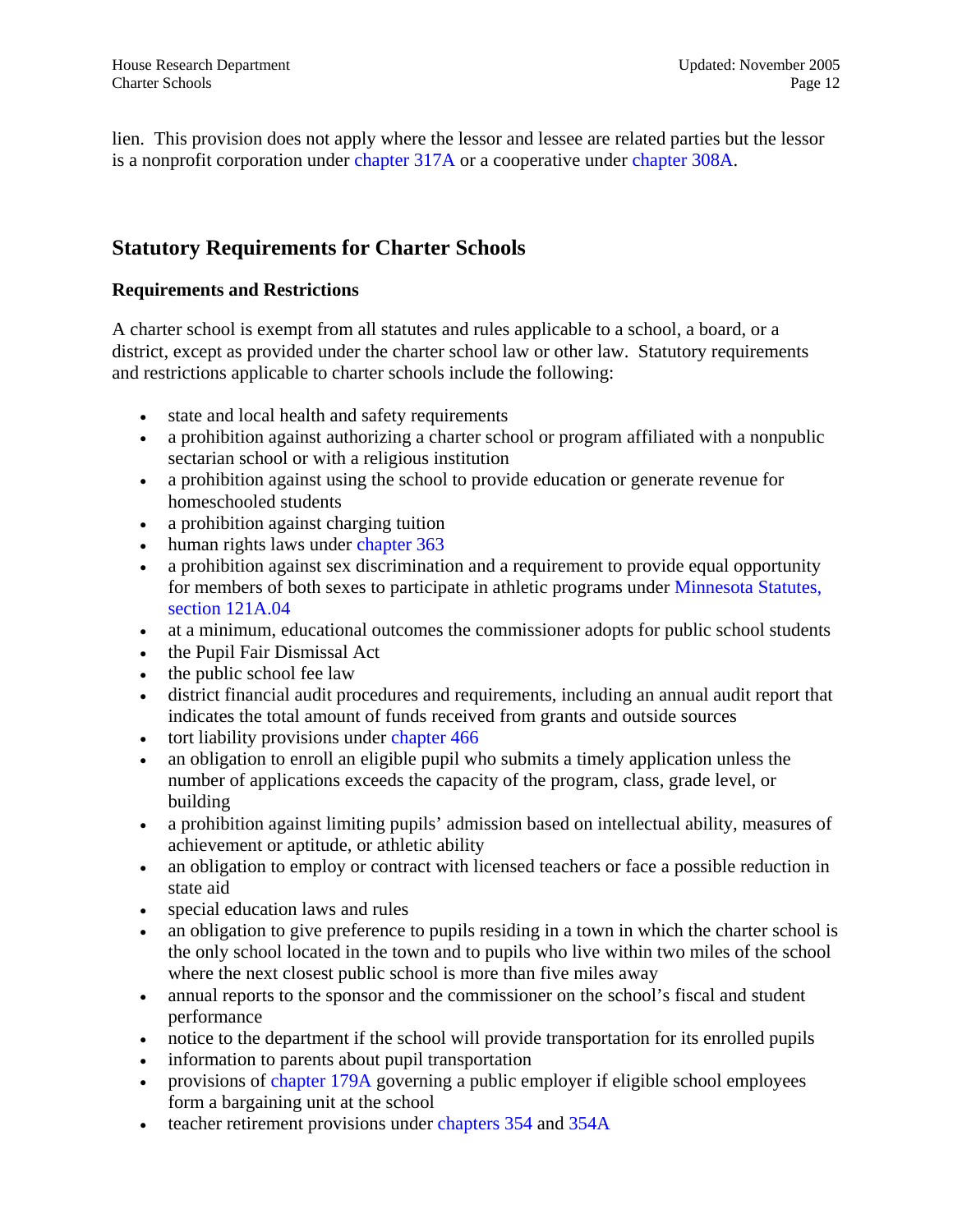- <span id="page-12-0"></span>• public employee retirement provisions under [chapter 353](http://www.revisor.leg.state.mn.us/bin/getpub.php?type=s&num=353)
- a prohibition against using state funds to purchase land or buildings
- a prohibition against levying taxes or issuing bonds
- an instructional year that equals or exceeds in length the instructional year of other public school students
- the open meeting law under [chapter 13D](http://www.revisor.leg.state.mn.us/bin/getpub.php?type=s&num=13D)
- recitation of the pledge of allegiance
- disclosure of acts of violence toward or inappropriate sexual contact with a student
- a criminal history background check for teachers
- Internet filters restricting students' access to harmful material
- school building inspections by the state fire marshal
- payment of financial obligations within 35 days

### **Charter School Flexibility**

The law provides charter schools with some amount of flexibility. A charter school may provide a comprehensive program of instruction to one or more grades or age groups for pupils ages five to 18. A charter school also may provide instruction for pupils younger than five and older than 18 but receives no general education aid for this instruction. A charter school may limit admission to pupils within a particular age group or grade level, people eligible to participate in the graduation incentives program under [Minnesota Statutes, section 124D.68,](http://www.revisor.leg.state.mn.us/bin/getpub.php?type=s&num=124D.68) or residents of a particular geographic area if the percentage of nonwhite residents in the area is greater than the percentage of nonwhite residents in the congressional district in which the area is located and the school reflects the racial and ethnic diversity of the area.

A charter school may employ nonlicensed employees to perform duties other than teaching and may contract for services. A person who does not hold a valid administrator's license may perform administrative, supervisory, or instructional leadership duties. The charter school board of directors may decide matters related to the school's operation, including budgeting, curriculum, and operating procedures. A charter school may exceed the number of instructional days provided to other public school students.

A charter school may elect to comply with specific statutes or rules from which it is exempt.

### **The Causes and Process for Closing a Charter School**

### **Causes for Not Renewing or Terminating a Contract**

As described earlier, a sponsor may renew or not renew a charter school contract at the end of the contract term and may unilaterally terminate a charter school contract during the contract term if the charter school:

- (1) fails to meet pupil performance requirements contained in the contract
- (2) fails to meet generally accepted standards of fiscal management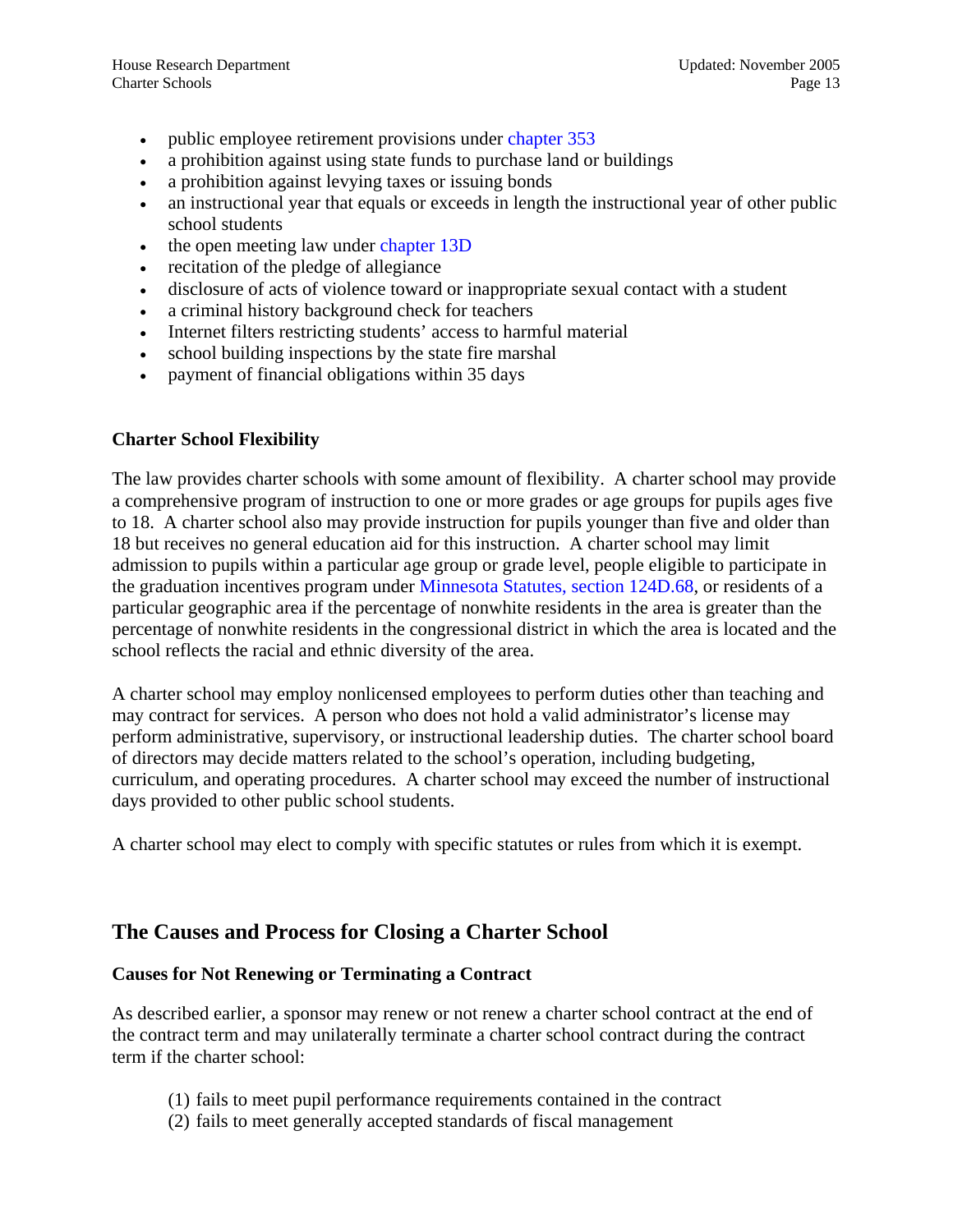(3) violates the law (4) shows other good cause

When a contract is terminated or not renewed, the charter school must be dissolved under the applicable provisions of [chapter 317A](http://www.revisor.leg.state.mn.us/bin/getpub.php?type=s&num=317A), if the charter school is organized as a nonprofit corporation, or [chapter 308A](http://www.revisor.leg.state.mn.us/bin/getpub.php?type=s&num=308A), if the charter school is organized as a cooperative, unless the commissioner allows a different eligible sponsor to authorize the charter school.

### **Process for Not Renewing or Terminating a Contract**

A sponsor must notify the charter school board of directors in writing at least 60 days before not renewing or terminating a contract. The sponsor must include in the notice the grounds for its proposed action and inform the members of the board of directors of their right to request an informal hearing before the sponsor within 14 days. A charter school board of directors that fails to request a hearing within 14 days is regarded as acquiescing to the sponsor's proposed action. A sponsor that receives a timely written request for a hearing must notify the board of directors of the hearing date and must conduct the informal hearing before taking final action. A sponsor must take final action to renew or not renew a contract by the last day of classes. If the sponsor is a local board, the charter school board of directors may appeal the sponsor's decision to the commissioner.

### **Commissioner's Ability to Terminate a Contract**

The commissioner may terminate an existing relationship between a sponsor and a charter school if the charter school has a history of financial mismanagement or repeated violations of law. Before terminating the relationship, the commissioner must give reasonable notice to the charter school board of directors and the sponsor and provide an opportunity for a public hearing.

### **Parties' Ability to Voluntarily Terminate a Contract**

Either a sponsor or a charter school board of directors may voluntarily terminate a contract at the end of a contract term and change sponsors if the commissioner approves a different eligible sponsor to authorize the charter school. If no different eligible sponsor is approved, the school must be dissolved according to applicable law and contract terms.

### **Pupils' Options**

If a charter school contract is not renewed or is terminated, pupils enrolled in the charter school, their siblings, and other pupils who reside with them may enroll in the resident district or may apply to a nonresident district under the state's enrollment options program. A nonresident school district must promptly process the enrollment options application of an eligible pupil. The application and notice deadlines under the enrollment options program do not apply under this provision.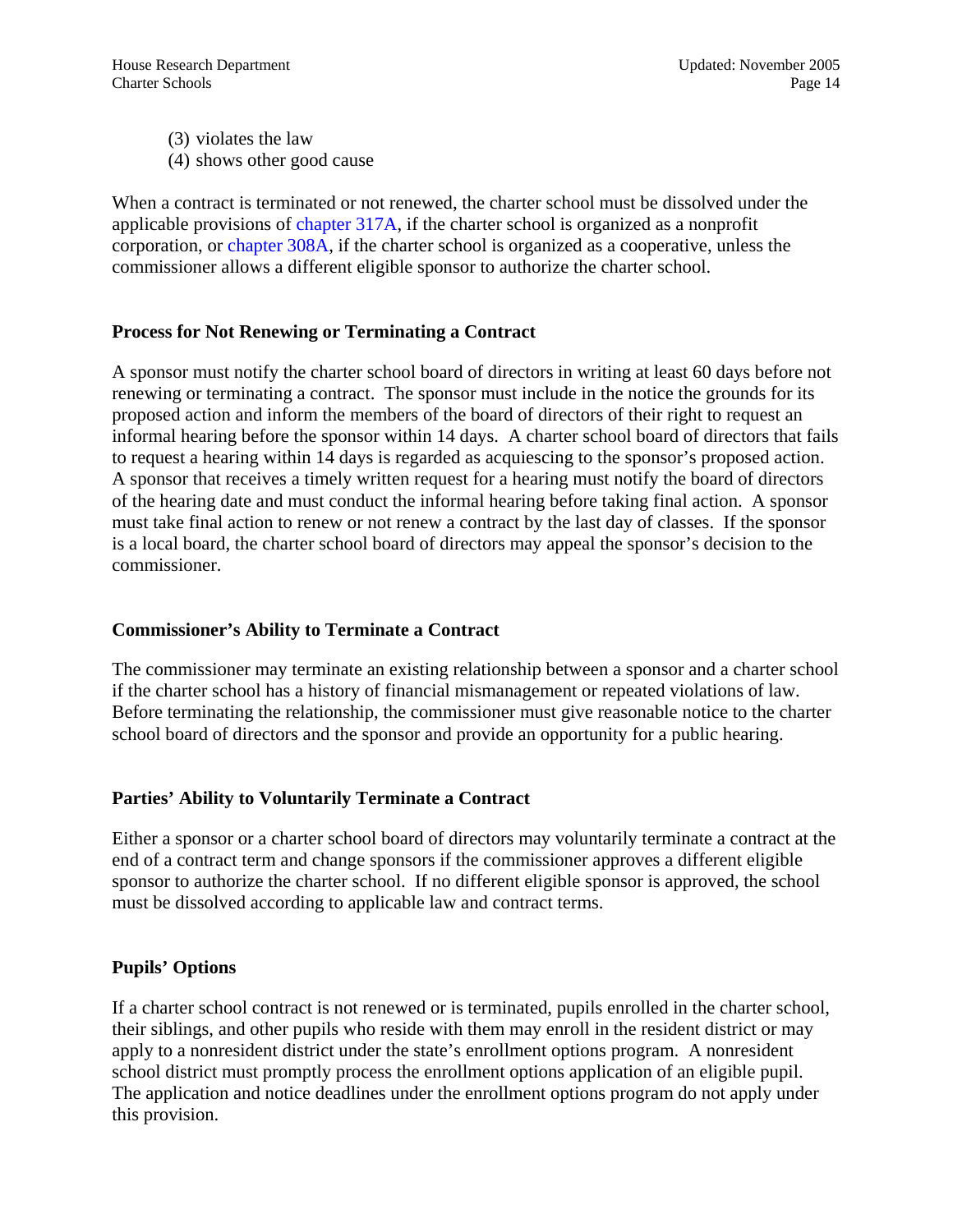### <span id="page-14-0"></span>**Eligibility for State Aid**

The Department of Education may pay 84.3 percent of the amount of state aid due for a school year to a charter school that ceases its operation before the end of the school year after the prior fiscal year and the current fiscal year pupil counts are audited.

### **Charter School Advisory Council**

A seven-member charter school advisory council brings to the attention of the commissioner any matters related to charter schools that the council deems necessary and:

- encourages school boards to make full use of charter school opportunities;
- encourages the creation of innovative schools;
- provides leadership and support for charter school sponsors to increase the innovation in and the effectiveness, accountability, and fiscal soundness of charter schools;
- serves an ombudsman function in facilitating the operations of new and existing charter schools;
- promotes timely financial management training for new and other members of a charter school board of directors; and
- facilitates compliance with auditing and other reporting requirements.

The council refers its proposals to the commissioner, who must provide time for council reports. The council expires on June 30, 2007.

### **Issues Requiring Clarification**

### **Process for Closing a Charter School**

Arguably, in part, the incompleteness of the law and a lack of administrative experience have made the process for anticipating the closing of a charter school problematic. Properly closing a charter school requires, among other things, an accurate final financial accounting, decisions about the ownership or possession of the school's assets purchased with public funds, final payment of compensation and other employee benefits, and preparation of final tax returns and other forms.

### **Timely Board Election**

Charter school operators must establish an initial five-plus member board of directors that continues to serve as the charter school board until a timely election for the board of directors is held. The parameters of what is "timely" are unclear.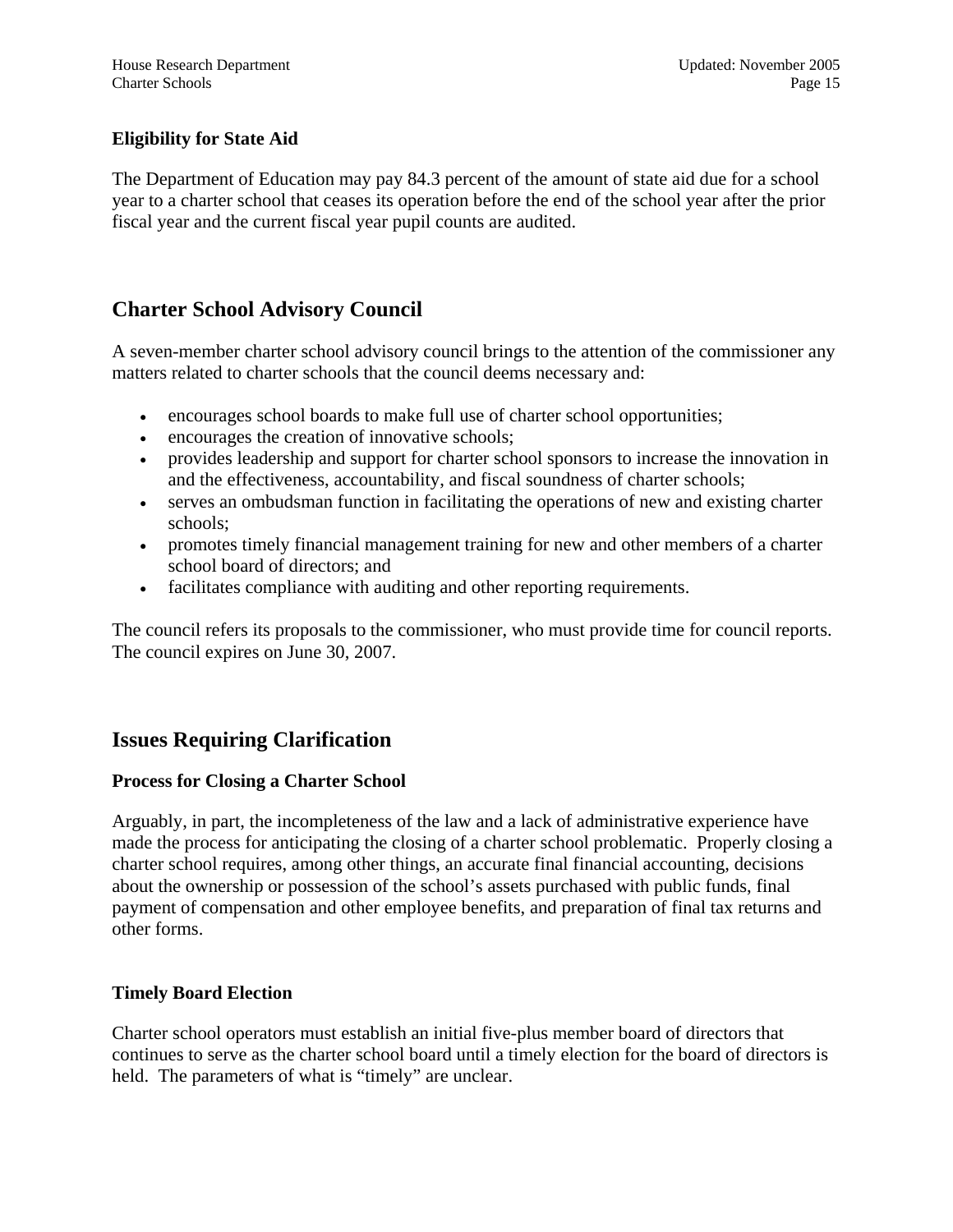### **Duty to Disseminate Information**

Sponsors, charter school operators, and the education department must disseminate information to the public about how to form and operate a charter school. Some district sponsors expend more public resources than other districts in disseminating this information.

### **Supplemental Applications**

A sponsor seeking to expand the operation of a charter school must first submit a supplemental application to the commissioner. It is unclear whether the commissioner must approve the supplemental application before the sponsor may authorize the expansion.

### **Instruction and Supplemental Programs and Services for Younger and Older Students**

Charter schools are prohibited from charging tuition. Charter schools may provide instruction to students younger than five and older than 18 years old, but charter schools do not receive general education aid for this instruction. It is unclear whether the authority to provide instruction encompasses early childhood or adult basic education programs, before and after school activities, kindergarten enrichment programs, or preschool programs, and if so, whether the charter school can charge tuition or fees for such instruction.

### **Length of the School Year**

A charter school's annual school calendar must include at least the number of days of instruction adopted at the beginning of the 1996-1997 school year. Only 15 currently operating charter schools were operating in the 1996-1997 school year. The length of the school calendar for more recently authorized charter schools is unclear. Local school boards do not have the authority to determine the length of a charter's school's annual school calendar except to the extent transportation services are implicated.

### **Application Deadline**

There currently is no annual statutory deadline by which a sponsor must apply to the commissioner for approval to authorize a charter school. Might such a deadline help charter school operators and sponsors better plan and prepare for organizing and operating a charter school in the subsequent school year?

### **Board Membership**

It is unclear whether a member of a board of directors of an entity that sponsors a charter school also may serve as a member of the board of directors of the charter school being sponsored.